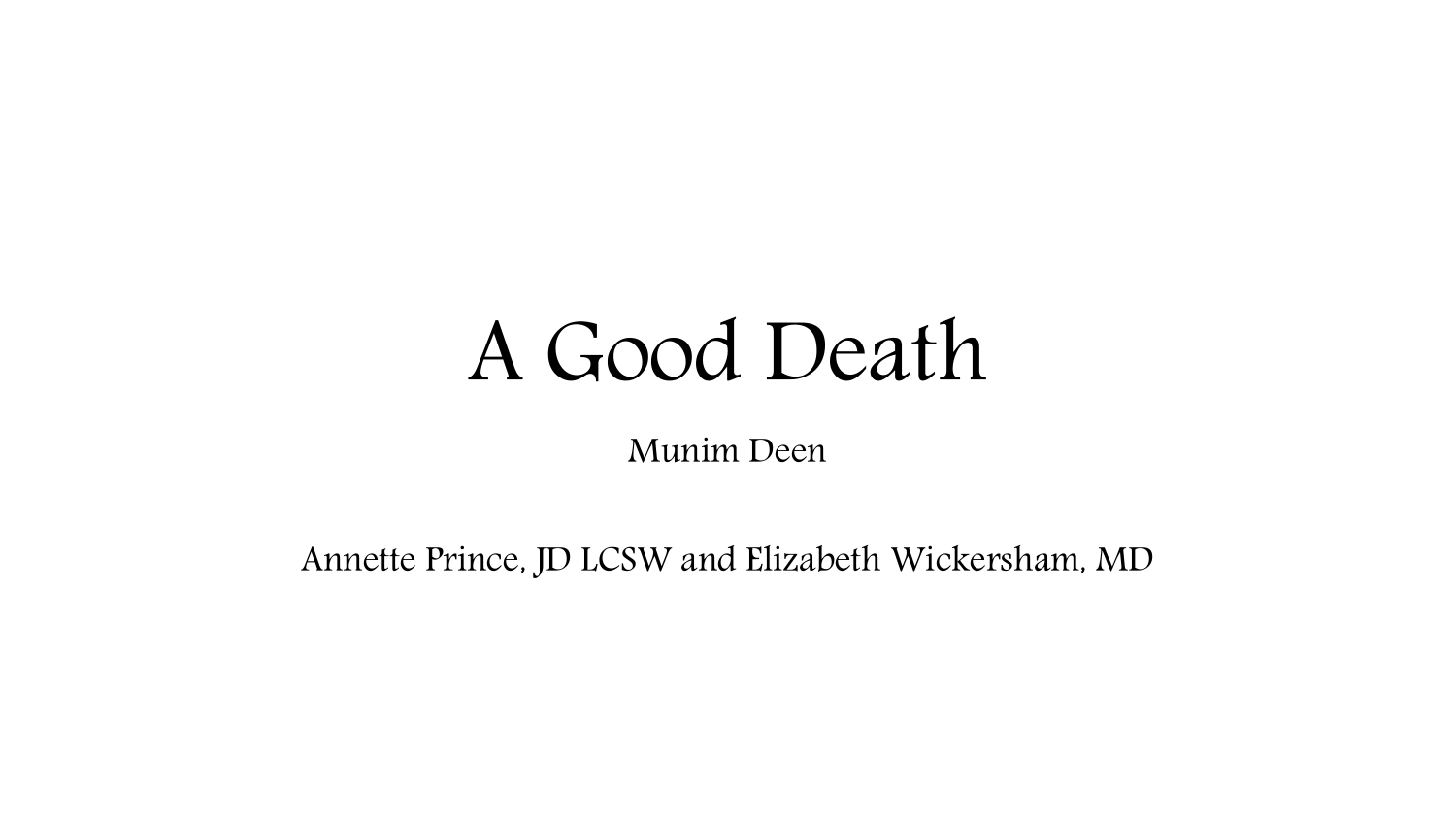### Objective:

- To evaluate the quality of hospital end-of-life care at OU Medical Center
- To Compare the perceptions of those who died in... …regular wards/ICU under care of their regular team versus …regular wards/ICU under care of palliative care team versus …comfort care suites under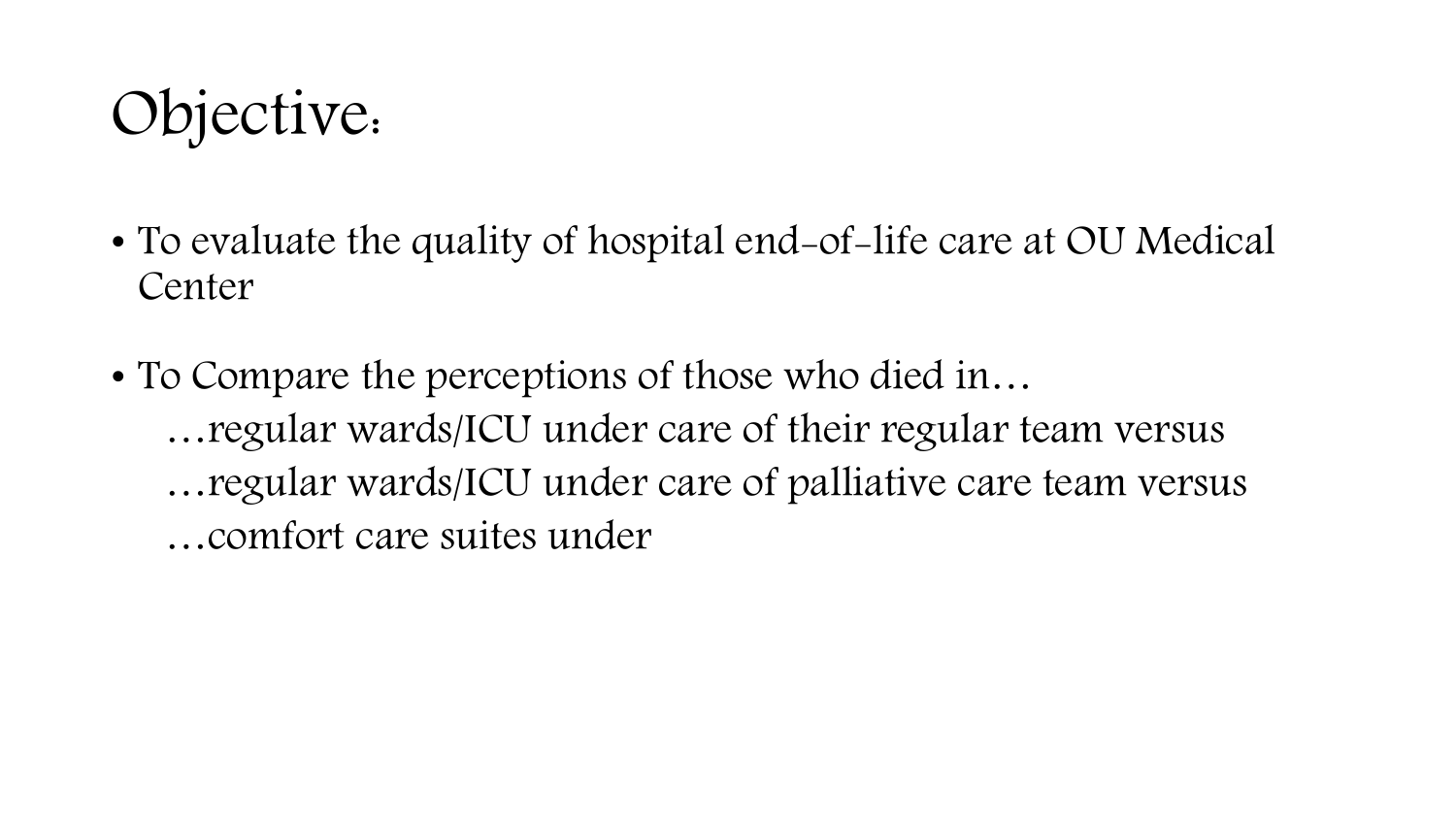#### Methods Overview:

- Survey of family members (next of kin) of deceased.
- Names and addresses of next of kin are NOT in EMR
- The Chaplain's Office maintains handwritten records of every death, WITH next of kin contact information – this information was utilized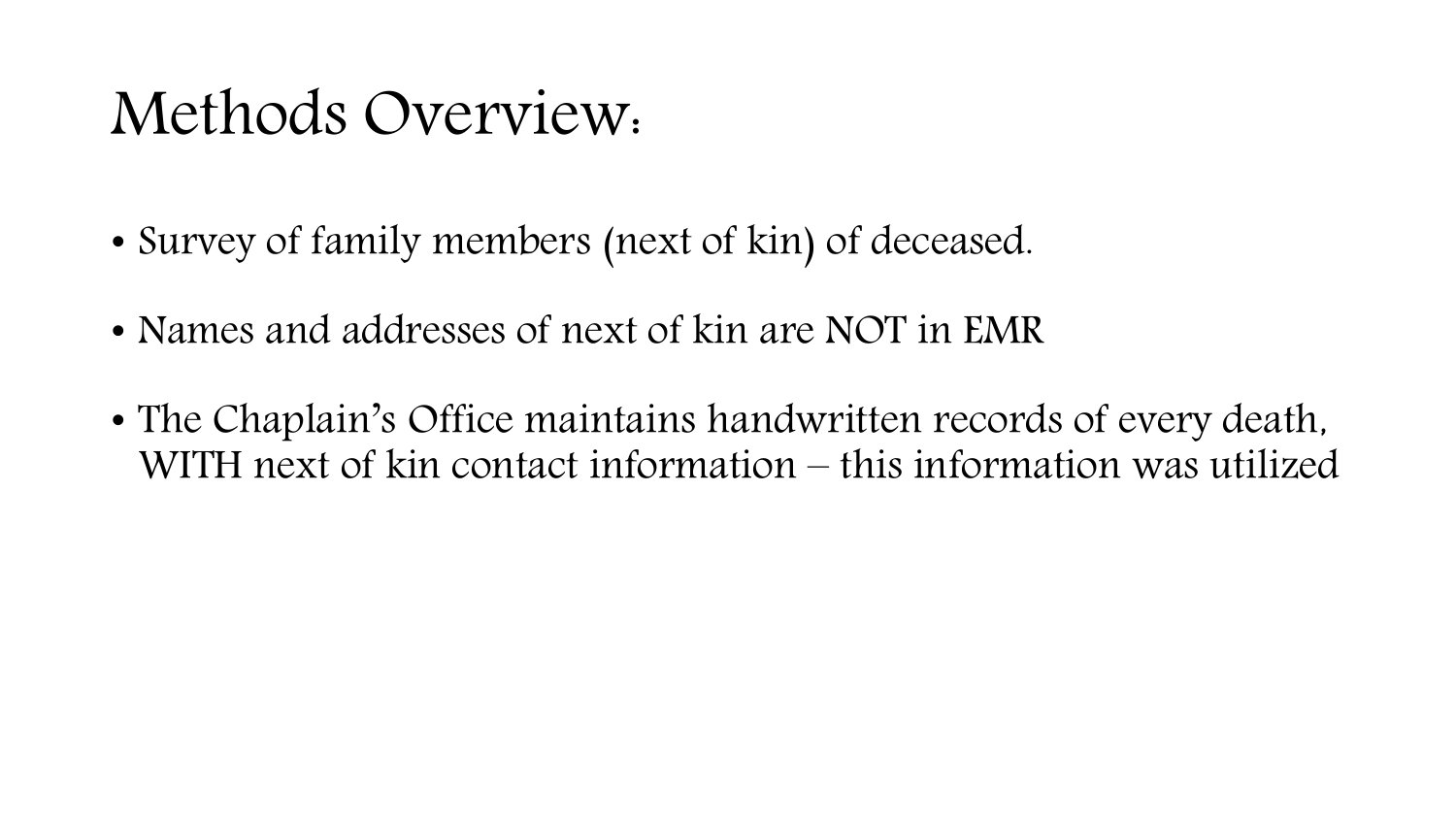### Survey Details:

- Combination of questions from multiple sources
	- Quality of Dying and Death instrument (Patrick et al. 2001)
	- HCAHPS Hospital Consumer Assessment of Healthcare Providers and Systems Program (HCAHPS 2013)
- Relevant questions used
	- Emphasis on questions that could be used for concrete end of life care improvements
- Irrelevant questions eliminated
	- Questions dealing with death in non-hospital settings.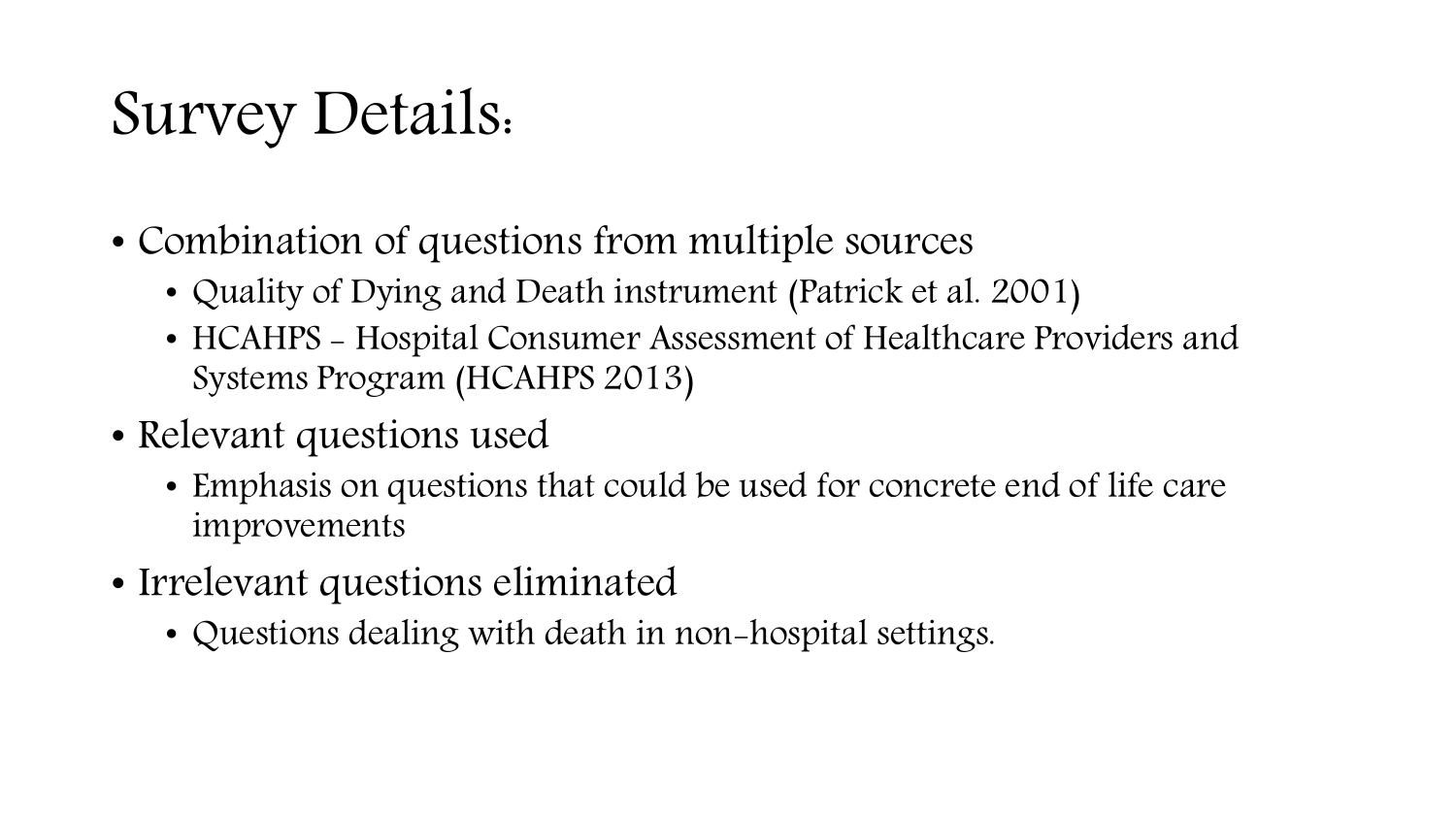### Selection of Respondent Pool:

- Limited to next of kin of those that died from non-traumatic causes
	- Only those over 18 (for 2014 study and will be continued in 2015)
	- Those below 18 (new for 2015 study)
- Death was less than 365 days and more than 90 days
	- To not unduly burden those dealing with very fresh grief
	- To eliminate those whose memories would be less detailed
- Numbers.
	- 2014 465
	- 2015 count being finalized (this afternoon, actually)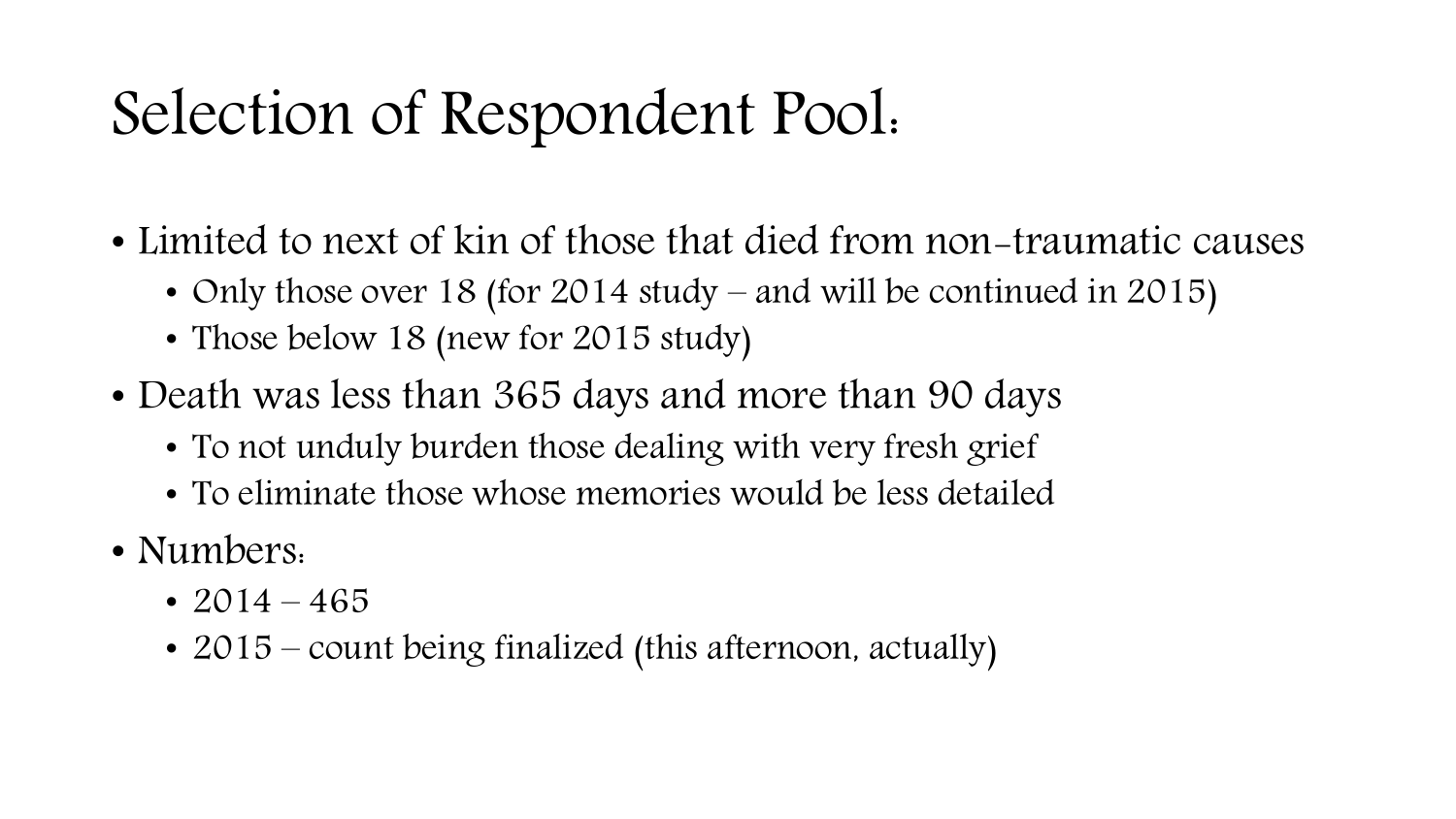## Establishing Contact

- Initial letter acknowledging grief and expressing sympathy, and also mentioning upcoming survey
	- Reading level (2014): 10.4
	- Reading level  $(2105)$ : 5.4
- Some recipients contacted the Chaplain's Office requesting to NOT be sent a survey.
	- Received a sympathy letter
	- Reading level (2014): 7.5
	- Reading level (2015): 6.1
- Survey (with introductory instructional letter) sent out approximately two weeks later – to everyone who didn't indicate otherwise
	- Including pre-paid return envelope
	- [Survey](https://ouhsc.qualtrics.com/jfe/form/SV_6hs6IlbLrG2B1Gd) could also be completed online
	- Survey reading level: 5.1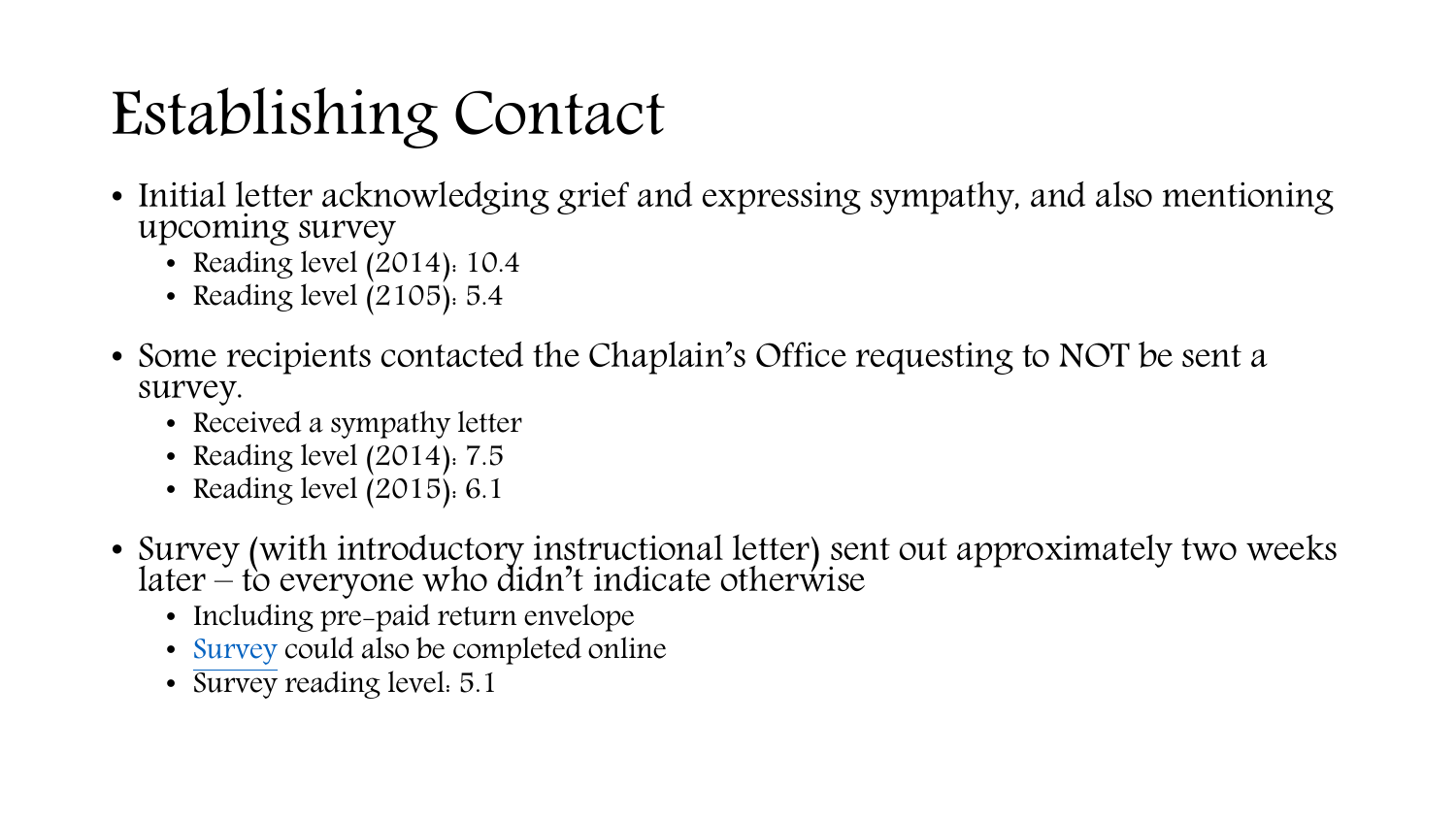#### Respondents

- $N = 52$
- 71% female, 29% male
- 80% White, 14% Native American/Alaska Native, 2% African American, 2% Hispanic/Latino, 2% Other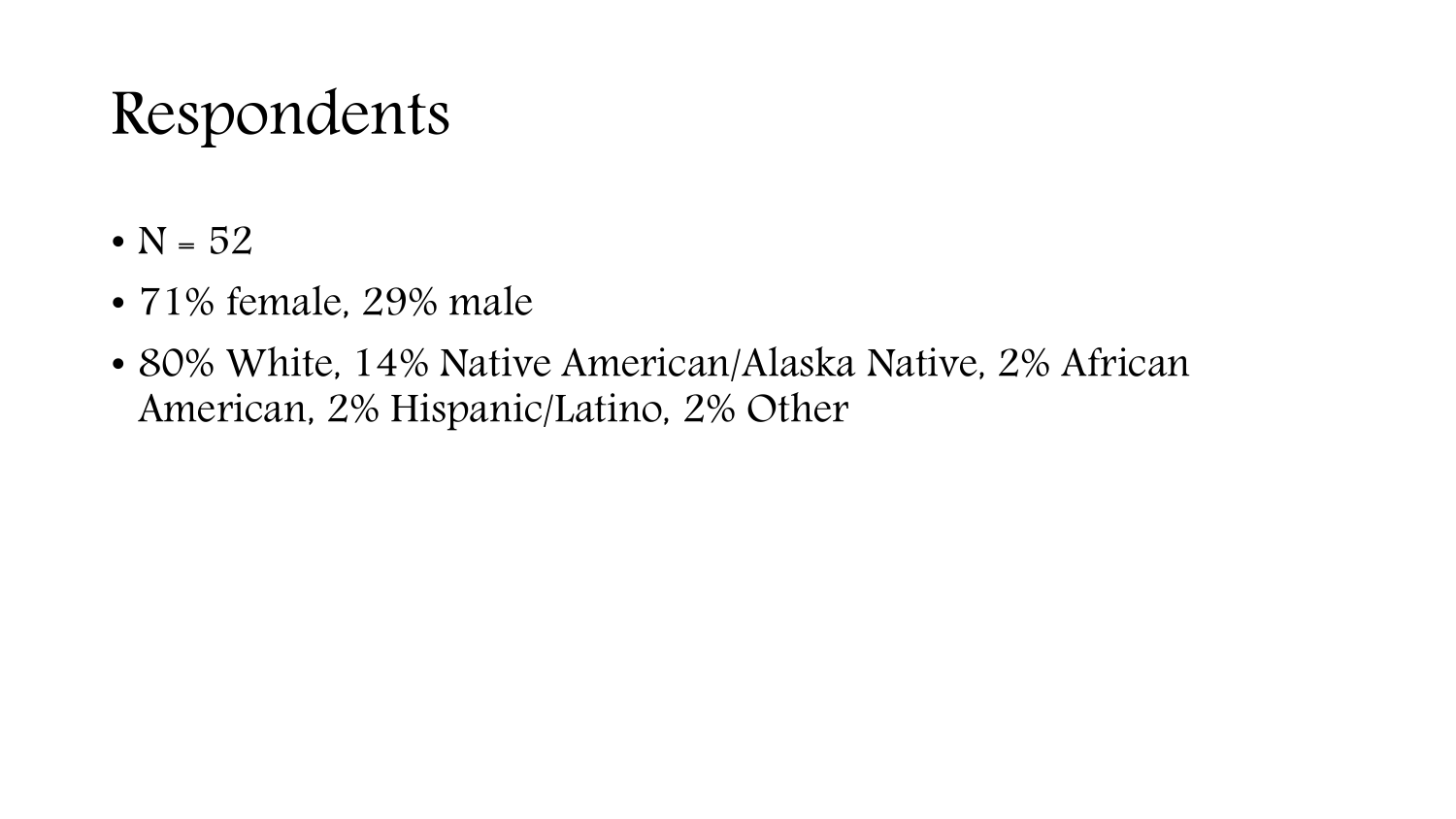## Discussion Moving Forward

- Methodology
	- Important problems with 'sudden' related skipping of questions.
	- Also confusion regarding the location of the death
		- Survey numbers don't add up to hospital records.
		- This hampers analysis with respect to main study question.
	- These issues are being addressed with updating of the survey
- The low number of respondents is likely due to the short window for responses – will be increased for 2015, particularly for adults.
- Possible readability barriers have hopefully been addressed with 2015's updated documents.
- Pediatric patient expansion
	- The survey is being tailored as we speak for pediatric patients